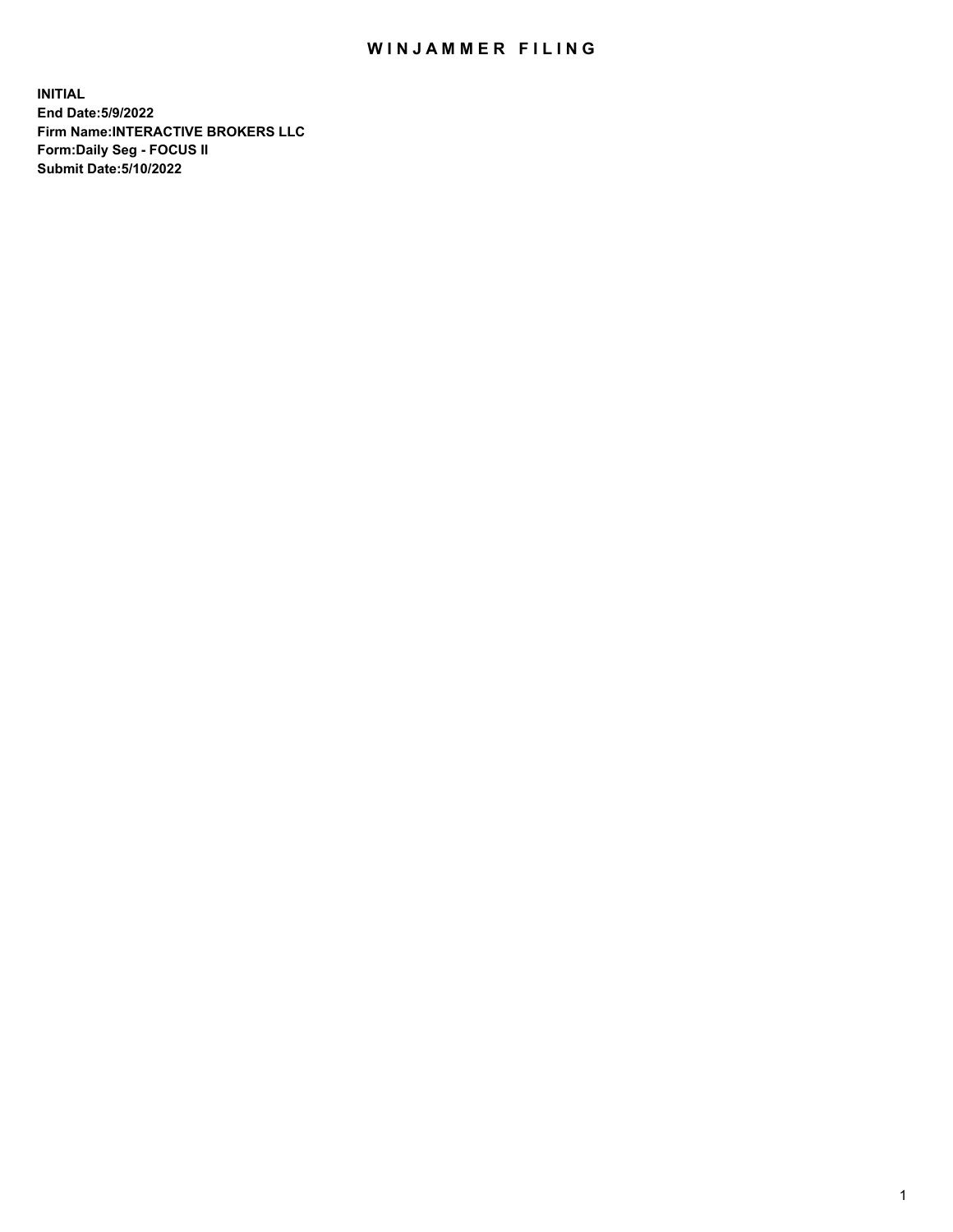**INITIAL End Date:5/9/2022 Firm Name:INTERACTIVE BROKERS LLC Form:Daily Seg - FOCUS II Submit Date:5/10/2022 Daily Segregation - Cover Page**

| Name of Company                                                                                                                                                                                                                                                                                                                | <b>INTERACTIVE BROKERS LLC</b>                                                                 |
|--------------------------------------------------------------------------------------------------------------------------------------------------------------------------------------------------------------------------------------------------------------------------------------------------------------------------------|------------------------------------------------------------------------------------------------|
| <b>Contact Name</b>                                                                                                                                                                                                                                                                                                            | <b>James Menicucci</b>                                                                         |
| <b>Contact Phone Number</b>                                                                                                                                                                                                                                                                                                    | 203-618-8085                                                                                   |
| <b>Contact Email Address</b>                                                                                                                                                                                                                                                                                                   | jmenicucci@interactivebrokers.c<br>om                                                          |
| FCM's Customer Segregated Funds Residual Interest Target (choose one):<br>a. Minimum dollar amount: ; or<br>b. Minimum percentage of customer segregated funds required:% ; or<br>c. Dollar amount range between: and; or<br>d. Percentage range of customer segregated funds required between:% and%.                         | $\overline{\mathbf{0}}$<br>$\overline{\mathbf{0}}$<br>155,000,000 245,000,000<br>00            |
| FCM's Customer Secured Amount Funds Residual Interest Target (choose one):<br>a. Minimum dollar amount: ; or<br>b. Minimum percentage of customer secured funds required:%; or<br>c. Dollar amount range between: and; or<br>d. Percentage range of customer secured funds required between:% and%.                            | $\overline{\mathbf{0}}$<br>$\overline{\mathbf{0}}$<br>80,000,000 120,000,000<br>0 <sub>0</sub> |
| FCM's Cleared Swaps Customer Collateral Residual Interest Target (choose one):<br>a. Minimum dollar amount: ; or<br>b. Minimum percentage of cleared swaps customer collateral required:% ; or<br>c. Dollar amount range between: and; or<br>d. Percentage range of cleared swaps customer collateral required between:% and%. | $\overline{\mathbf{0}}$<br><u>0</u><br>0 <sub>0</sub><br>00                                    |

Attach supporting documents CH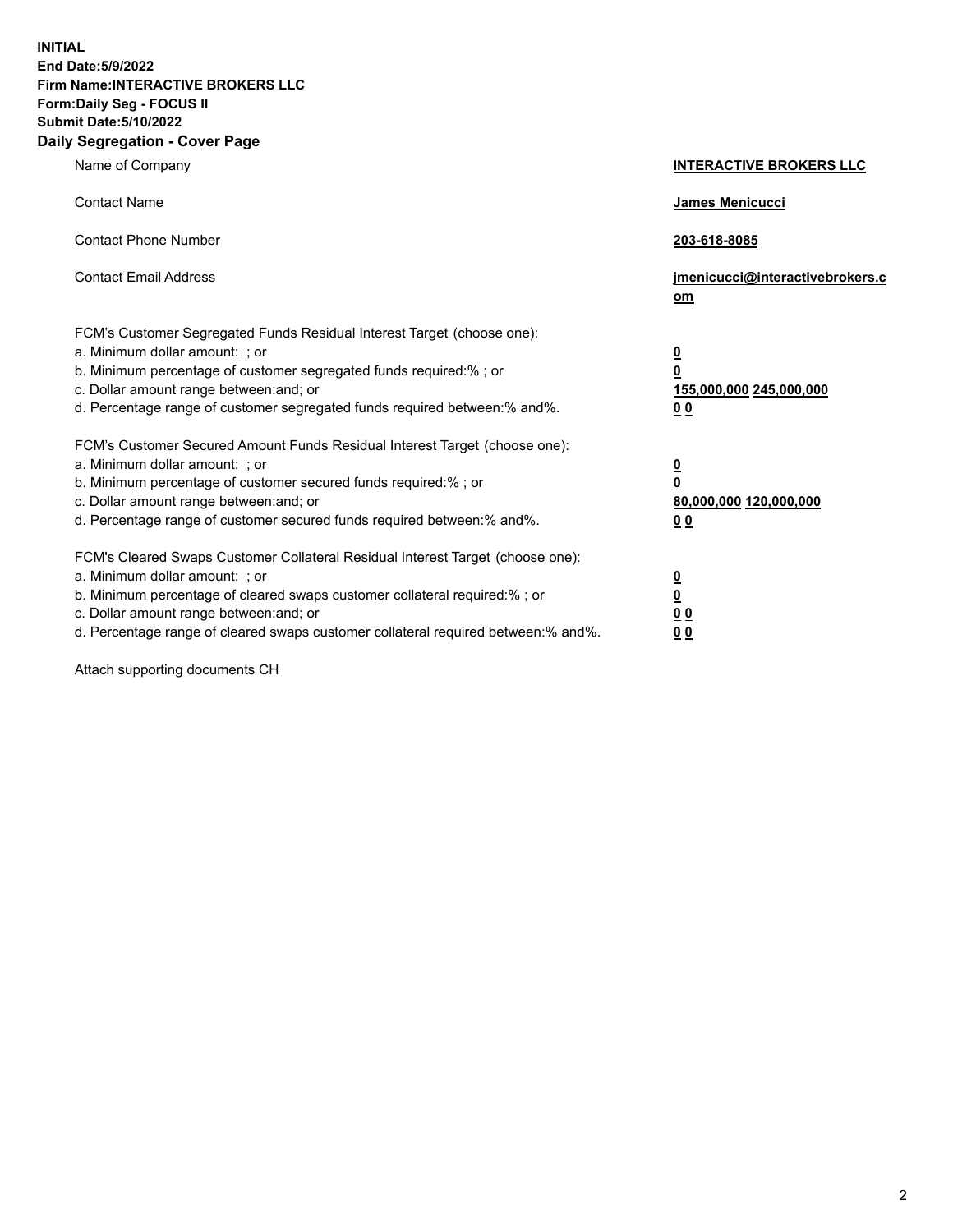**INITIAL End Date:5/9/2022 Firm Name:INTERACTIVE BROKERS LLC Form:Daily Seg - FOCUS II Submit Date:5/10/2022 Daily Segregation - Secured Amounts**

|     | Foreign Futures and Foreign Options Secured Amounts                                         |                                                      |
|-----|---------------------------------------------------------------------------------------------|------------------------------------------------------|
|     | Amount required to be set aside pursuant to law, rule or regulation of a foreign            | $0$ [7305]                                           |
|     | government or a rule of a self-regulatory organization authorized thereunder                |                                                      |
| 1.  | Net ledger balance - Foreign Futures and Foreign Option Trading - All Customers             |                                                      |
|     | A. Cash                                                                                     | 552,981,566 [7315]                                   |
|     | B. Securities (at market)                                                                   | $0$ [7317]                                           |
| 2.  | Net unrealized profit (loss) in open futures contracts traded on a foreign board of trade   | 18,031,719 [7325]                                    |
| 3.  | Exchange traded options                                                                     |                                                      |
|     | a. Market value of open option contracts purchased on a foreign board of trade              | 115,986 [7335]                                       |
|     | b. Market value of open contracts granted (sold) on a foreign board of trade                | -7,053 [7337]                                        |
| 4.  | Net equity (deficit) (add lines 1. 2. and 3.)                                               | 571,122,218 [7345]                                   |
| 5.  | Account liquidating to a deficit and account with a debit balances - gross amount           | 4,672 [7351]                                         |
|     | Less: amount offset by customer owned securities                                            | 0 [7352] 4,672 [7354]                                |
| 6.  | Amount required to be set aside as the secured amount - Net Liquidating Equity              | 571,126,890 [7355]                                   |
|     | Method (add lines 4 and 5)                                                                  |                                                      |
| 7.  | Greater of amount required to be set aside pursuant to foreign jurisdiction (above) or line | 571,126,890 [7360]                                   |
|     | 6.                                                                                          |                                                      |
|     | FUNDS DEPOSITED IN SEPARATE REGULATION 30.7 ACCOUNTS                                        |                                                      |
| 1.  | Cash in banks                                                                               |                                                      |
|     | A. Banks located in the United States                                                       | 37,728,833 [7500]                                    |
|     | B. Other banks qualified under Regulation 30.7                                              | 0 [7520] 37,728,833 [7530]                           |
| 2.  | Securities                                                                                  |                                                      |
|     | A. In safekeeping with banks located in the United States                                   | 429,049,465 [7540]                                   |
|     | B. In safekeeping with other banks qualified under Regulation 30.7                          | 0 [7560] 429,049,465 [7570]                          |
| 3.  | Equities with registered futures commission merchants                                       |                                                      |
|     | A. Cash                                                                                     | $0$ [7580]                                           |
|     | <b>B.</b> Securities                                                                        | $0$ [7590]                                           |
|     | C. Unrealized gain (loss) on open futures contracts                                         | $0$ [7600]                                           |
|     | D. Value of long option contracts                                                           | $0$ [7610]                                           |
|     | E. Value of short option contracts                                                          | 0 [7615] 0 [7620]                                    |
| 4.  | Amounts held by clearing organizations of foreign boards of trade                           |                                                      |
|     | A. Cash                                                                                     | $0$ [7640]                                           |
|     | <b>B.</b> Securities                                                                        | $0$ [7650]                                           |
|     | C. Amount due to (from) clearing organization - daily variation                             | $0$ [7660]                                           |
|     | D. Value of long option contracts                                                           | $0$ [7670]                                           |
|     | E. Value of short option contracts                                                          | 0 [7675] 0 [7680]                                    |
| 5.  | Amounts held by members of foreign boards of trade                                          |                                                      |
|     | A. Cash                                                                                     | 253,270,065 [7700]                                   |
|     | <b>B.</b> Securities                                                                        | $0$ [7710]                                           |
|     | C. Unrealized gain (loss) on open futures contracts                                         | -15,957,558 [7720]                                   |
|     | D. Value of long option contracts                                                           | 115,986 [7730]                                       |
|     | E. Value of short option contracts                                                          | <mark>-7,053</mark> [7735] <b>237,421,440</b> [7740] |
| 6.  | Amounts with other depositories designated by a foreign board of trade                      | $0$ [7760]                                           |
| 7.  | Segregated funds on hand                                                                    | $0$ [7765]                                           |
| 8.  | Total funds in separate section 30.7 accounts                                               | 704,199,738 [7770]                                   |
| 9.  | Excess (deficiency) Set Aside for Secured Amount (subtract line 7 Secured Statement         | 133,072,848 [7380]                                   |
|     | Page 1 from Line 8)                                                                         |                                                      |
| 10. | Management Target Amount for Excess funds in separate section 30.7 accounts                 | 80,000,000 [7780]                                    |
| 11. | Excess (deficiency) funds in separate 30.7 accounts over (under) Management Target          | 53,072,848 [7785]                                    |
|     |                                                                                             |                                                      |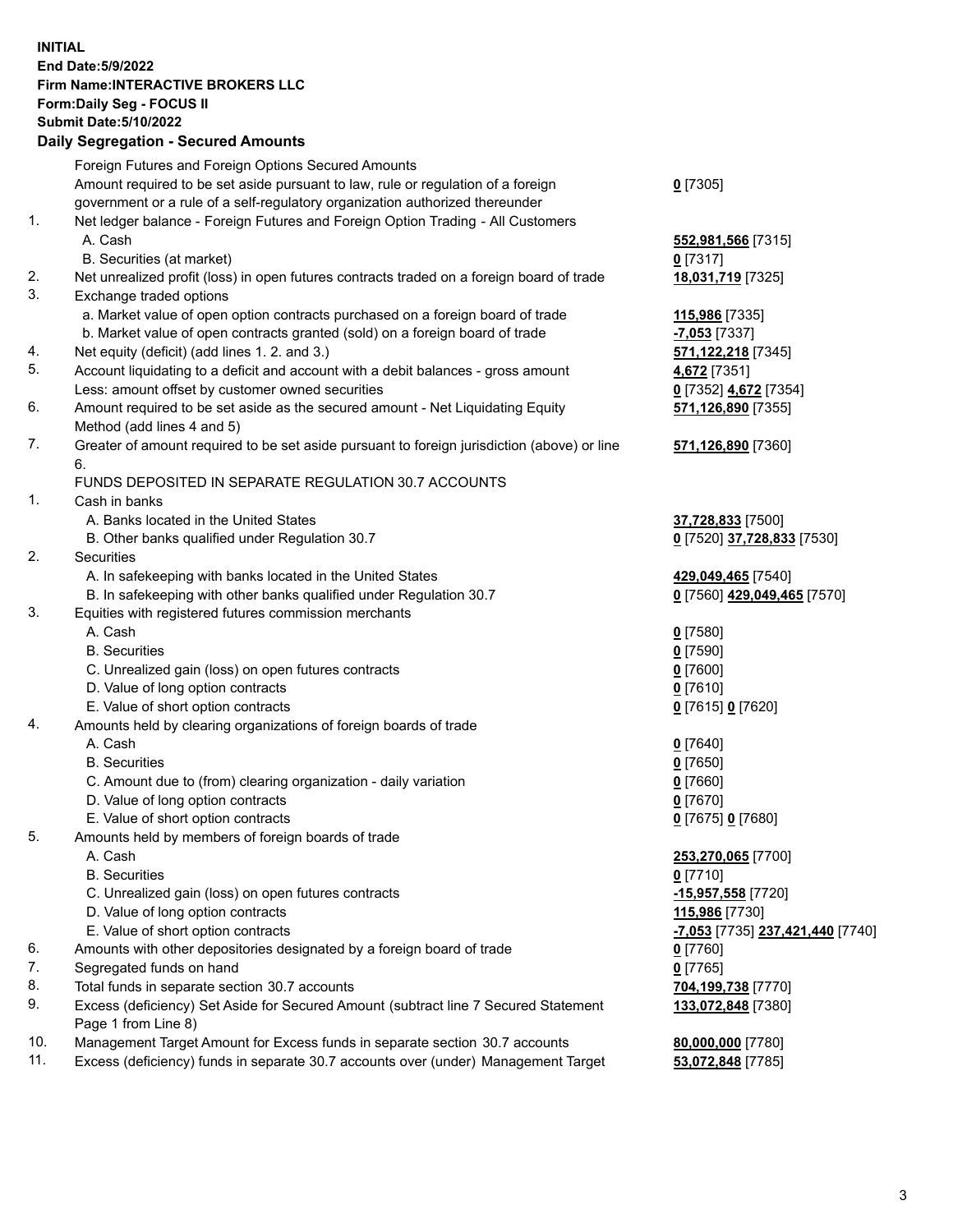**INITIAL End Date:5/9/2022 Firm Name:INTERACTIVE BROKERS LLC Form:Daily Seg - FOCUS II Submit Date:5/10/2022 Daily Segregation - Segregation Statement** SEGREGATION REQUIREMENTS(Section 4d(2) of the CEAct) 1. Net ledger balance A. Cash **8,381,677,436** [7010] B. Securities (at market) **0** [7020] 2. Net unrealized profit (loss) in open futures contracts traded on a contract market **150,019,952** [7030] 3. Exchange traded options A. Add market value of open option contracts purchased on a contract market **1,219,569,744** [7032] B. Deduct market value of open option contracts granted (sold) on a contract market **-1,084,373,225** [7033] 4. Net equity (deficit) (add lines 1, 2 and 3) **8,666,893,907** [7040] 5. Accounts liquidating to a deficit and accounts with debit balances - gross amount **1,057,805** [7045] Less: amount offset by customer securities **0** [7047] **1,057,805** [7050] 6. Amount required to be segregated (add lines 4 and 5) **8,667,951,712** [7060] FUNDS IN SEGREGATED ACCOUNTS 7. Deposited in segregated funds bank accounts A. Cash **1,113,422,503** [7070] B. Securities representing investments of customers' funds (at market) **5,413,845,525** [7080] C. Securities held for particular customers or option customers in lieu of cash (at market) **0** [7090] 8. Margins on deposit with derivatives clearing organizations of contract markets A. Cash **750,759,654** [7100] B. Securities representing investments of customers' funds (at market) **1,520,922,415** [7110] C. Securities held for particular customers or option customers in lieu of cash (at market) **0** [7120] 9. Net settlement from (to) derivatives clearing organizations of contract markets **-49,336,301** [7130] 10. Exchange traded options A. Value of open long option contracts **1,219,569,744** [7132] B. Value of open short option contracts **-1,084,372,663** [7133] 11. Net equities with other FCMs A. Net liquidating equity **0** [7140] B. Securities representing investments of customers' funds (at market) **0** [7160] C. Securities held for particular customers or option customers in lieu of cash (at market) **0** [7170] 12. Segregated funds on hand **0** [7150] 13. Total amount in segregation (add lines 7 through 12) **8,884,810,877** [7180] 14. Excess (deficiency) funds in segregation (subtract line 6 from line 13) **216,859,165** [7190] 15. Management Target Amount for Excess funds in segregation **155,000,000** [7194] 16. Excess (deficiency) funds in segregation over (under) Management Target Amount **61,859,165** [7198]

Excess